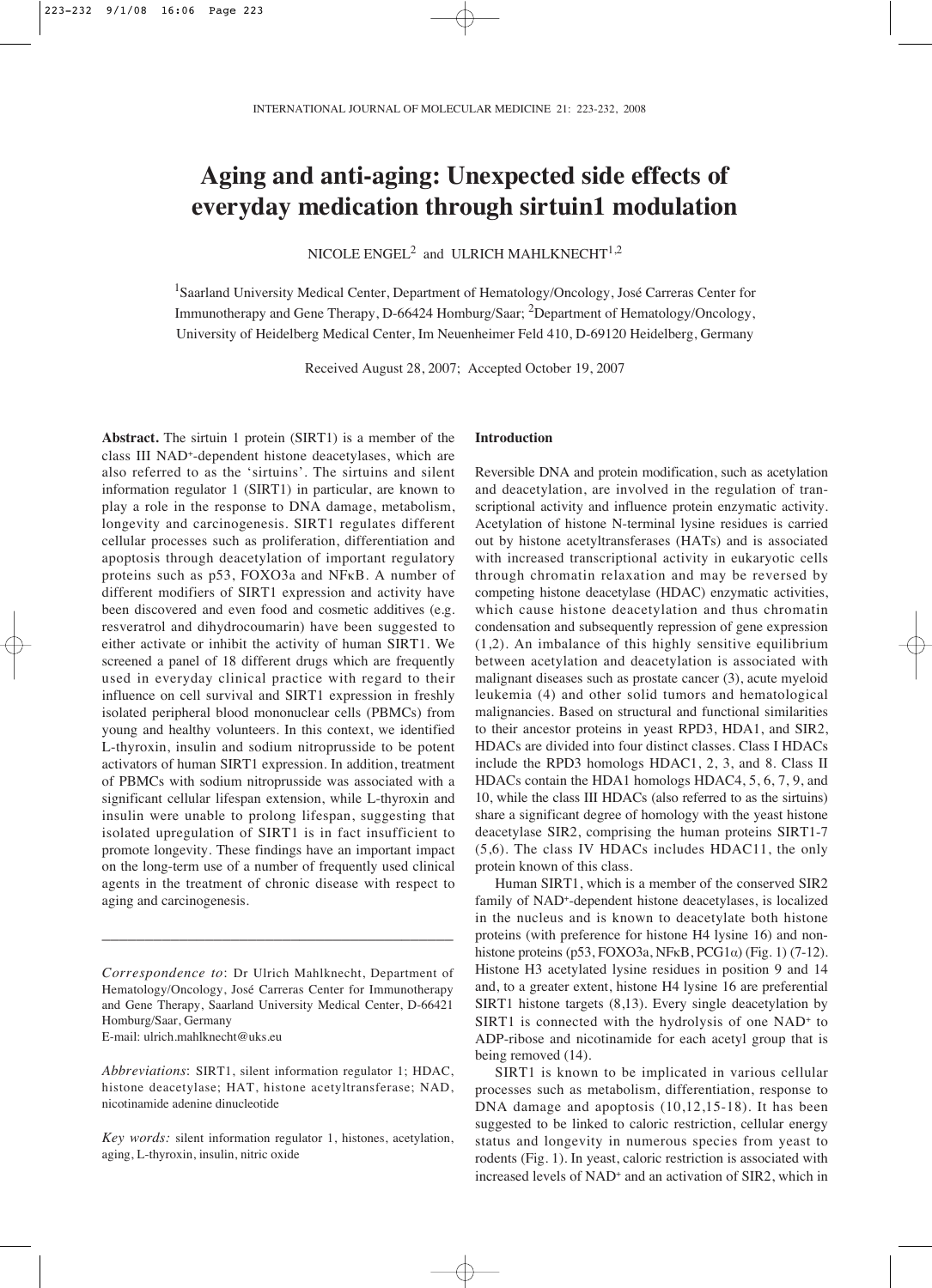turn increases rDNA stability. In this context, the formation of toxic extrachromosomal rDNA circles is reduced, which is consequently associated with an extension of cellular lifespan (19). SIRT1 mediates antiapoptotic effects through deacetylation of the tumor suppressor protein p53 (Lys 382) and the forkhead transcription factor FOXO3a, which are known to be proapoptotic mediators. Cells are therefore increasingly resistant to DNA damaging agents and oxidative stress (7,9,10). In addition, SIRT1 is known to promote TNF- $\alpha$ induced apoptosis through deacetylation and thus inactivation of NFκB, which is an antiapoptotic transcription factor (Fig. 1) (10).

The human class III HDAC, SIRT1, has been suggested to play a role in the pathogenesis of cellular malignancy since it regulates gene silencing and/or lifespan in multiple organisms, thus sustaining the continued survival of cancerous growth (12,20-22). It also regulates p53 function (9,11,23), and plays an important role in stress signaling (24,25). The human histone deacetylase SIRT1 is a key element in the regulation of longevity and in the pathogenesis of malignant disease. siRNA-mediated SIRT1 knockdown has been reported to induce growth arrest and apoptosis in human epithelial cancer cells, while normal epithelial cells remain unaffected (10,18). In addition, deacetylation of specific SIRT1 targets such as the histone H4 lysine 16 residue has been found in various tumors and dysplastic tissues with increasing loss of tumor differentiation (17). However, to date, SIRT1 has been associated only with the transcriptional repression of mammalian target genes that are already basally expressed (26). In addition, SIRT1 has not been linked to either heritable silencing of tumor suppressor genes or to heterochromatin maintenance (27). The sirtuins have distinct specific inhibitors (28-30) and are not responsive to drugs such as trichostatin-A (TSA) or other class I and II HDAC inhibitors that have been previously used to study promoterhypermethylated tumor suppressor genes. We, therefore, focused our research efforts on the identification of agents exhibiting the capacity to modulate SIRT1 expression and activity, i.e. inhibitors of SIRT1 such as potential new agents in the treatment of cancer and activators of SIRT1 activity in order to extend lifespan. Nicotinamide (vitamin B3) is a physiological noncompetitive inhibitor of SIRT1. The balance between nicotinamide and NAD<sup>+</sup> is regulated by a multifunctional domain of SIRT1 that is in fact also competent to cleave NAD+ (28). In yeast, nicotinamide is known to increase rDNA recombination and to shorten replicative lifespan (28,30). To date, a number of SIRT1 inhibitors have been identified; e.g. indols (31), sirtinol (29,32), splitomycin (29,33) and cambinol (18) with potent inhibiting capacity. Notably, also food and cosmetic additives have been shown to modulate SIRT1 activity. Dihydrocoumarin for instance, induces hyperacetylation of p53 through repression of SIRT1 activity thus increasing apoptosis (20). The most celebrated activator of SIRT1, however, is resveratrol, a plant phenol and red wine component, which is already known to be cardioprotective and to work against age-associated neurodegeneration and tumorigenesis (34-37). In yeast, resveratrol is known to extend lifespan by repressing rDNA recombination and formation of toxic extrachromosomal rDNA circles. Resveratrol, therefore. mimics events that are observed

during caloric restriction by activating SIR2. Other potent activators of SIR2 are plant phenols such as piceatannol and quercetin (34), which, however, do not have a significant effect on lifespan.

The fact that a number of food and cosmetic additives have been reported to have an effect on the expression and activity of SIRT1 and thus on lifespan and potentially the pathogenesis of malignant disease, led us to speculate that a number of 'harmless' drugs that are used in everyday clinical practice may also have an influence on human SIRT1 and thus cellular function and survival. In the present study, freshly isolated peripheral blood mononuclear cells (PBMCs) from healthy adult volunteers were used to screen the effect of different drugs on cell survival and SIRT1 expression and activity. We identified insulin, L-thyroxin and sodium nitroprusside to be activators of SIRT1 expression, and we investigated their influence on cell survival and histone H4 lysine 16 acetylation  $(H4_{K16})$  status as a specific SIRT1 target.

### **Materials and methods**

*Pharmaceuticals*. The following pharmaceuticals were used: acetylsalicylic acid (Aspisol® 100 mg/ml, Bayer Vital GmbH/Pharma, Germany), amiodarone (Cordarex® 50 mg/ml, Sanofi Synthelabo GmbH, Germany), clemastine (Tavegil® 400  $\mu$ g/ml, Novartis Consumer Health GmbH, Germany), dexamethasone (Fortecortin® 4 mg/ml, Merck Pharma GmbH, Germany), diazepam (Diazepam-ratiopharm® 5 mg/ml, Ratiopharm GmbH, Germany), digitoxin (Digimerck® 250  $\mu$ g/ml, Merck Pharma GmbH), dimenhydrinate (Vomex<sup>®</sup> 6.2 mg/ml, Astellas Pharma GmbH, Germany), esmolol (Brevibloc® 10 mg/ml, Baxter, Germany), furosemide (Lasix® 10 mg/ml, Aventis Pharma Deutschland GmbH, Germany), haloperidol (Haldol® 5 mg/ml, Janssen-Cilag GmbH, Germany), human insulin (Actrapid® 40 IE, Novo Nordisk Pharma GmbH), L-thyroxin (L-Thyroxin® 100 g/ml, Henning Berlin Arzneimittel, Germany), metamizole (Novalgin® 500 mg/ ml, Aventis Pharma Deutschland GmbH), sodium nitroprusside (Nipruss® 6 mg/ml, Schwarz Pharma Deutschland GmbH, Germany), omeprazole (Pantozol® 4 mg/ml, Altana Pharma Deutschland GmbH, Germany), thiamazole (Favistan® 40 mg/ml, Temmler Pharma GmbH & Co KG, Germany), valproic acid (Orfiril® 100 mg/ml, Desitin Arzneimittel GmbH, Germany), thiamine (vitamin B1 50 mg/ ml, Ratiopharm GmbH), and heparin (Heparin-Natrium® 25.000 IE, Ratiopharm GmbH).

*Isolation of PBMCs*. Heparinised venous blood samples were collected from young and healthy adult volunteers aged 18- 30 years. PBMCs were isolated immediately by Ficoll density gradient centrifugation (Biochrom, Berlin, Germany) and then washed twice in phosphate-buffered saline (PBS) (Cambrex, Verviers, Belgium). Cells were cultured in RPMI-1640 (Cambrex) containing 10% fetal bovine serum (FBS) (Biochrom) at a density of  $10^6$ /ml.

*Cell culture and treatment of PBMCs*. After isolation, cells were treated with different agents as mentioned above. The concentration of the drugs was calculated based on the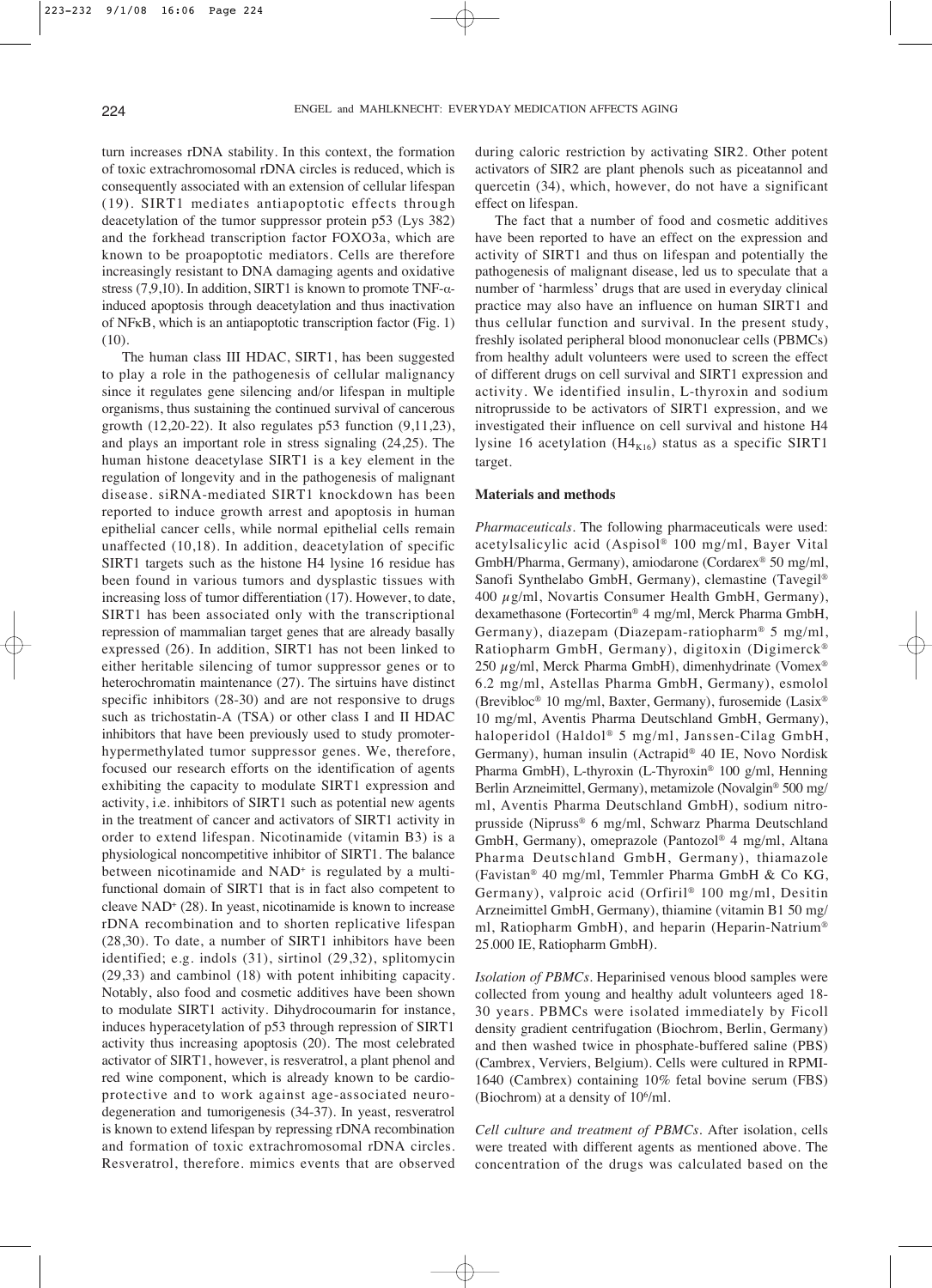

Figure 1. Overview of important interacting histone and non-histone proteins of the sirtuin deacetylase SIRT1. Deacetylation of these SIRT1 targets plays a key role in different cellular processes. Depending on the affected protein, it influences transcriptional activity, apoptosis, longevity, cellular differentiation, metabolism, carcinogenesis and regulation of stress resistance.



Figure 2. Basal expression of human histone deacetylase SIRT1 in peripheral blood mononuclear cells of 3 different female blood donors (age, 22-27 years) and the corresponding human acetylated histone H4 (lysine 16) (H4<sub>K16</sub>) acetylation status. A comparatively high variability in the basal SIRT1 expression between the 3 donors was not reflected by corresponding changes in the  $H4_{K16}$  acetylation status.

intravenous dose that is usually administered to a 70-kg individual assuming that the active component would dispense in a total volume of 5 liters of blood. PBMCs were cultured in RPMI-1640 for a minimum of 8 h and a maximum of 14 days.

*Flow cytometry*. Flow cytometric analyses were carried out on a Becton Dickinson FACScan® flow cytometer (BD, Heidelberg, Germany). FACS analyses were carried out immediately after cell isolation and after 1, 2, 4, 6, 8, 10, 12 and 14 days of treatment. PBMCs were re-suspended and washed in phosphate-buffered saline (PBS) supplemented with 10% FBS. Cells  $(0.5x10<sup>6</sup>)$  were diluted in 200  $\mu$ l of PBS  $(+10\%$  FBS) and stained with 5  $\mu$ l of propidium iodine (50  $\mu$ g/ml) (Sigma, Munich, Germany) for 5 min. FACS data were analysed with the WinMDI 2.7 software.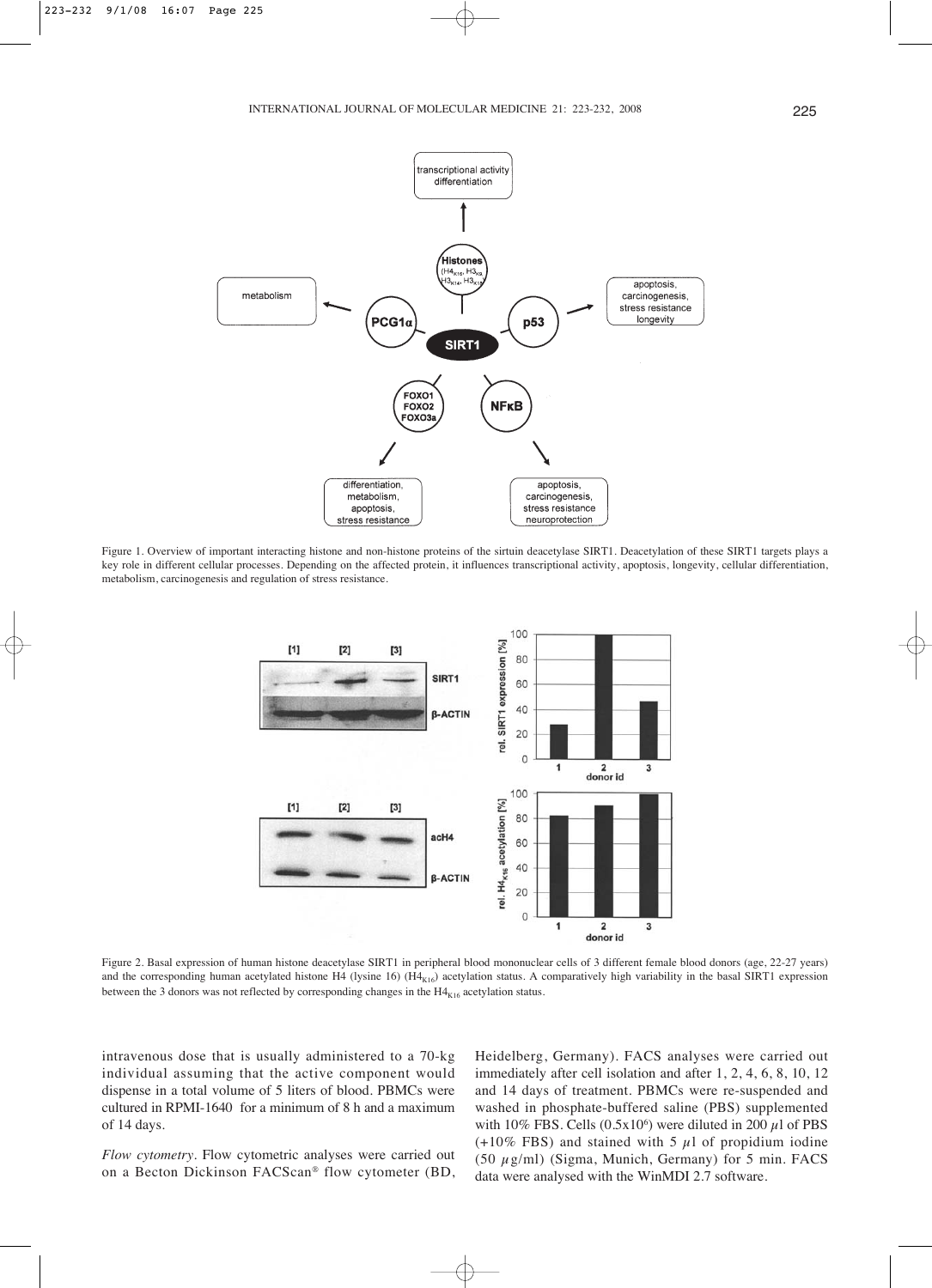

Figure 3. Viability of the untreated cell fraction (=1) compared to the treated cells of one blood donor. After 14 days of incubation with diverse drugs, treatment with sodium nitroprusside showed the greatest effect and revealed an extension of cellular lifespan by ~60% compared to untreated PBMCs.

*Protein isolation and Western blot analysis*. Eight, 24, 48 (and 72) h after treatment  $1x10^6$  PBMCs were lysed using 80  $\mu$ 1 of no-salt-lysis-buffer (50 mM HEPES, pH 7.1, % NP40, and 100  $\mu$ g/ml PMSF). In order to increase lysis efficiency, lysates were frozen at -80˚C for 1 h before centrifugation. Protein extracts were then separated by electrophoresis on 8 or 15% polyacrylamide gels and then transferred to nitrocellulose membranes (BioRad, Munich, Germany). The membranes were then incubated with mouse monoclonal antibodies against the human SIRT1 protein (Upstate Biotechnology via Biomol, Hamburg, Germany) followed by incubation with a peroxidase-conjugated secondary antibody (Dianova, Hamburg, Germany). The immunoreactive proteins were visualized by chemiluminescence.

*Histone isolation (acid extraction) and analysis*. In parallel to protein isolation, histones were isolated from PBMCs after 8, 24, 48 (and 72) h of treatment. Cells  $(2x10<sup>6</sup>)$  were lysed in 200  $\mu$ 1 of lysis buffer (10 mM HEPES pH 7.9, 1.5 mM  $MgCl<sub>2</sub>$ , 10 mM KCl, and 0.5 mM DTT). In order to increase lysis efficiency lysates were frozen at -80˚C for 1 h before adding 50  $\mu$ l of 2 M sulfuric acid dropwise under permanent vortexing. Samples were then left on ice for at least 1 h with intermittent vortexing every 10 min, and then centrifuged for 10 min at 13,000 rpm. Subsequently, proteins were precipitated in three additional volumes of 20% trichloroacetic acid, leaving the samples on ice for 1 additional h and intermittent vigorous vortexing every 10 min. Samples were pelleted by centrifugation for 10 min at 13,000 rpm. Later, pellets were washed twice with acetic aceton (0.1% hydrochloric acid), twice with aceton and finally re-suspended in 25  $\mu$ l water. Histone samples were analysed by Western blot analysis as described above using rabbit monoclonal antibody against human acetylated histone H4 (lysine 16)  $(H4_{K16})$ (Upstate Biotechnology via Biomol). The purity of histone isolates was checked on Coomassie-stained polyacrylamide gels (Coomassie Brilliant Blue®, AppliChem, Darmstadt, Germany).

# **Results**

*Basal expression and activity of SIRT1 in different donors*. PBMC protein analysis from young and healthy volunteers revealed a high variability in the basal expression of SIRT1. In order to demonstrate this variability, proteins were isolated from PBMCs from similar female donors 22-27 years of age. The variability in the basal expression of SIRT1 is shown in a Western blot analysis (Fig. 2).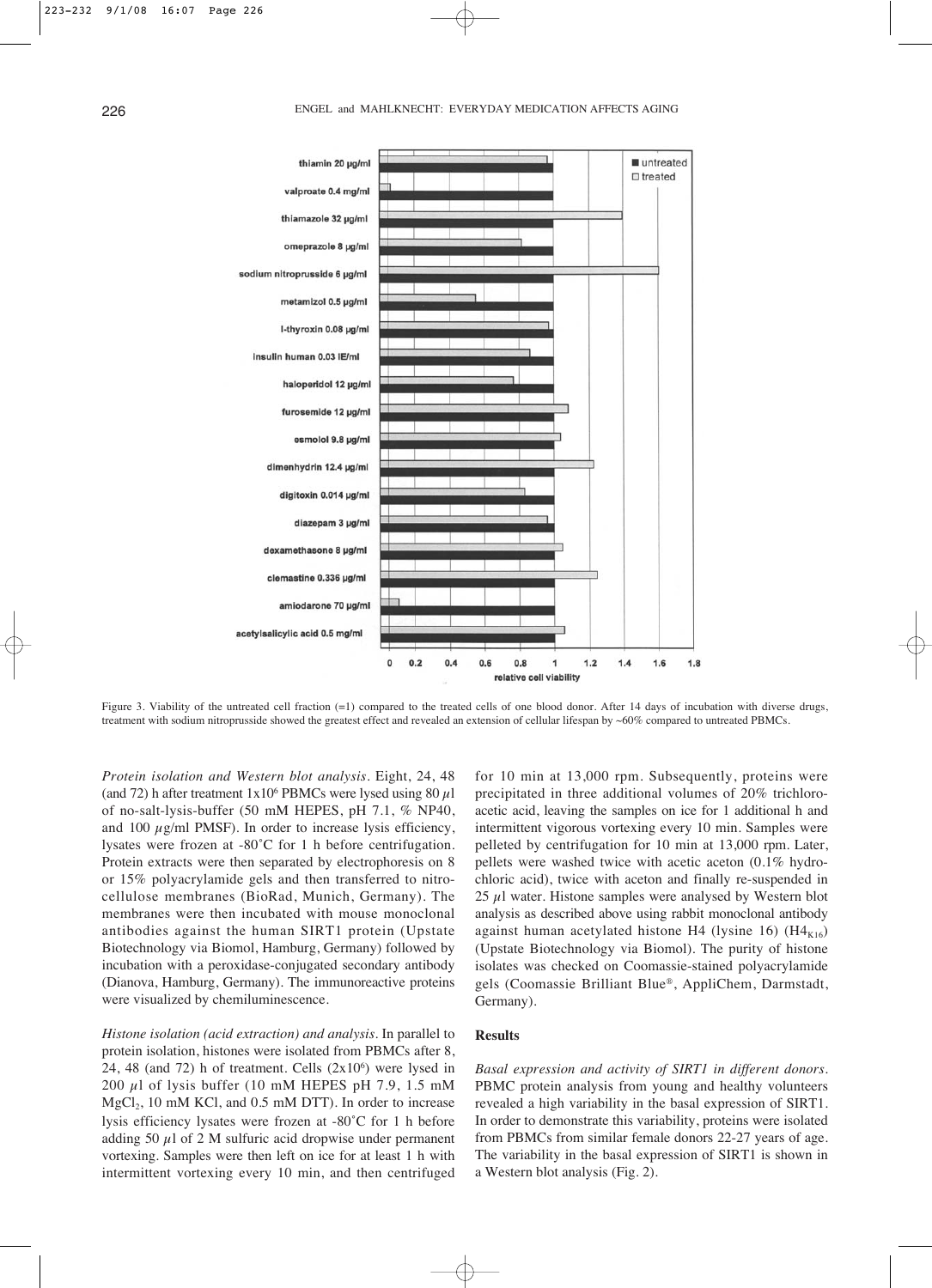

Figure 4. Treatment of PBMCs with two different concentrations of Lthyroxin, insulin or sodium nitroprusside over 14 days compared to untreated cells. FACS analyses were performed directly after isolation and after 1, 2, 4, 6, 8, 10, 12 and 14 days of incubation. Cells were stained with propidium iodide, and cell viability was measured. Each experiment was repeated three times with PBMCs of different donors (average levels and standard deviations are shown). Treatment with L-thyroxin and insulin showed no effect on lifespan extension. However, incubation with sodium nitroprusside prolonged the lifespan of PBMCs by at least 20% absolutely.

In order to determine whether the different protein levels were associated with a variation in the acetylation status of SIRT1, the acetylation status of histone  $H4_{K16}$ , which is a specific target of SIRT1, was assessed from histones that were isolated from PBMCs in the same experiment. Notably, despite the variability of SIRT1 protein expression, no difference in the  $H4_{K16}$  acetylation status was observed (Fig. 2).

*Effect of different drugs on cell survival and SIRT1 protein expression*. The effect of various drugs on cell survival was assessed in two different ways. First, in order to investigate the functional aspect, treated human PBMCs were cultured for 14 days, and FACS analysis was performed as previously described. In Fig. 3 the results after 14 days of treatment are shown compared to untreated PBMCs. Our analyses on the effect of different agents on cellular lifespan showed that treatment with sodium nitroprusside had a striking effect on cellular lifespan extension after 14 days of treatment, revealing that the NO donor was able to extend cell viability up to 60% when compared to the untreated control. All the other agents showed no or only a poor effect on lifespan extension. Second, to analyze the effect of the agents mentioned above on SIRT1 protein level, cells were treated for 24 h, and Western blot analysis was carried out as described previously. We identified 3 drugs which were able to upregulate SIRT1

protein level after 24 h of incubation: L-thyroxin, insulin and sodium nitroprusside. Following these results, we decided to further analyse the effect of these three pharmaceuticals.

*Effect of L-thyroxin on cell survival, SIRT1 protein expression and activity*. Peripheral blood mononuclear cells from three different adult volunteers were treated with 0.08 or alternatively 0.16  $\mu$ g/ml L-thyroxin. After 24 h, 48 h, 4, 6, 8, 10, 12 and 14 days of treatment, cell viability was assessed by flow cytometry and compared with the untreated control. In accordance with the results obtained during the screening analyses, no relevant effect on life extension was observed (Fig. 4). In order to confirm the results that were obtained from the screening studies, protein analyses were repeated and SIRT1 protein levels were assessed after treatment of PBMCs with 0.08 or 0.16  $\mu$ g/ml L-thyroxin, respectively. Histones were isolated from the same experiment, and the  $H4_{K16}$  acetylation status, which is a specific SIRT1 target, was determined (Fig. 5). When PBMCs were treated with Lthyroxin, SIRT1 protein levels were increased by 3- to 5-fold in a dose-dependent manner after 24 h of incubation. After 8 and 48 h of treatment, no such effect was observed. Concurrent with the upregulation of SIRT1 expression after 24 h, the H4 $_{K16}$  acetylation level was decreased by up to 50% in the presence of L-thyroxin, while lower concentrations of the agent  $(0.08 \mu g/ml$  L-thyroxin) was associated with a more pronounced deacetylation. Notably, despite the rapid decline of SIRT1 at the protein level after 24 h of incubation, increased deacetylation persisted for more than 24 h. These results indicate that both expression and activity of the human histone deacetylase SIRT1 were upregulated in the presence of L-thyroxin.

*Effect of insulin on cell survival, SIRT1 protein expression and activity*. As for L-thyroxin, FACS analysis was also performed on cells that were exposed to insulin. After 14 days of treatment, insulin showed no effect on lifespan extension (Fig. 4).

In the next step we analysed SIRT1 protein levels after treatment with insulin for 8, 24, 48 and 72 h, and we found that insulin upregulated SIRT1 protein expression with a peak after 24 h and a slow decline over time up to 72 h (Fig. 6). In parallel to protein isolation, histones were isolated from PBMCs that had been treated with insulin. Insulin treatment, however, did not have an effect on the acetylation status of histone H4 (lysine 16) (Fig. 6) despite the increased expression of SIRT1.

*Effect of sodium nitroprusside on cell survival, SIRT1 protein expression and activity*. Sodium nitroprusside was found to be the only agent that did in fact extend PBMC lifespan by at least 20%. These results were verified in at least 3 independent experiments in PBMCs from healthy adult volunteers (Fig. 4). SIRT1 protein expression was assessed by Western blot analysis in PBMCs that had been treated with sodium nitroprusside for 8, 24, 48 and 72 h, respectively. We identified a significant variability among individuals with respect to the effect of nitroprusside on SIRT1 protein expression. Fig. 7 shows Western blot analyses from two different blood donors (1 and 2). SIRT1 enzymatic activity subsequent to nitro-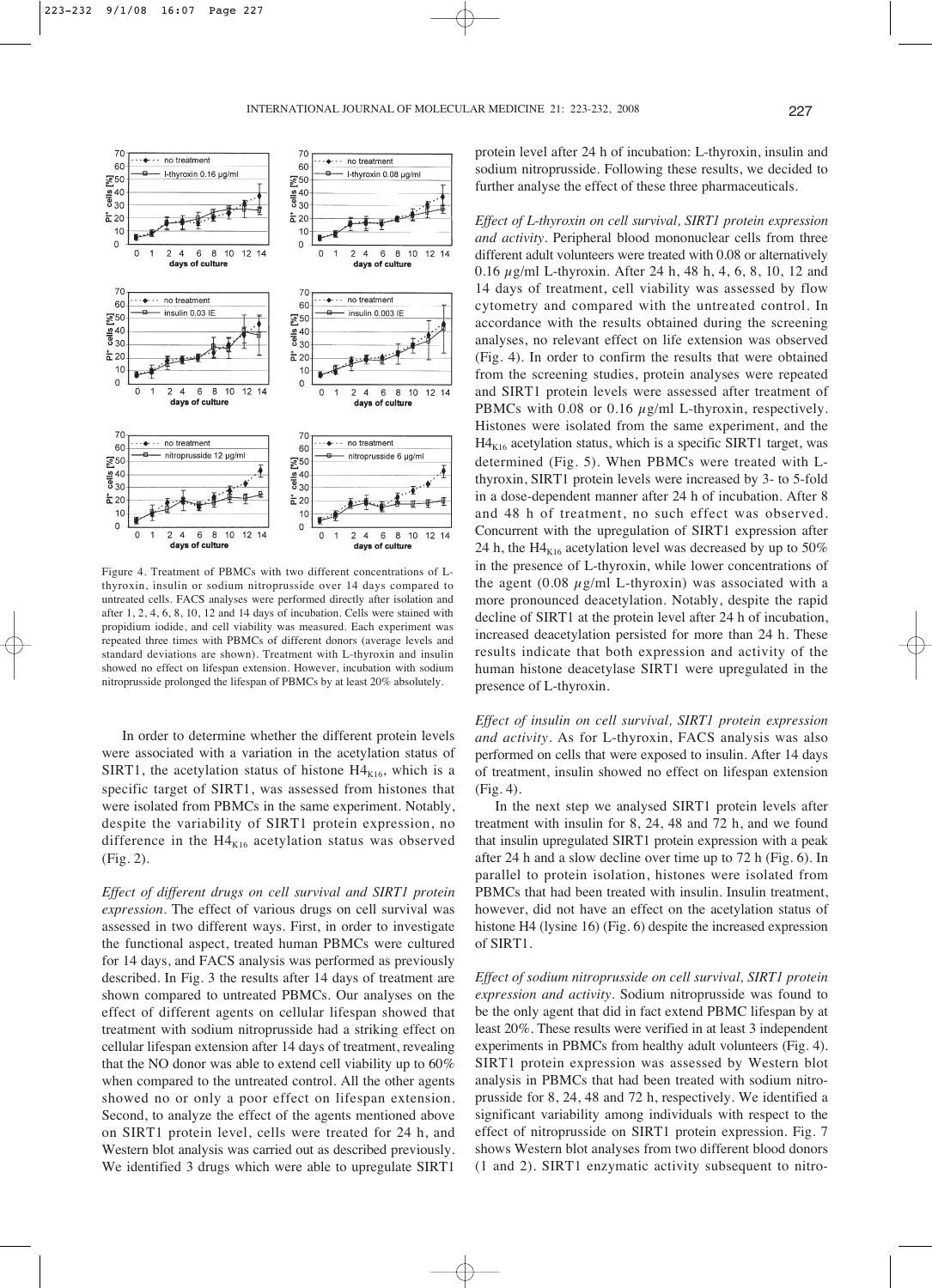

Figure 5. PBMCs from 3 different healthy blood donors were treated with either 0.16 or 0.08 μg/ml L-thyroxin besides the average level (normalised on the level of untreated cells), and one representative Western blot is shown. After 8, 24 and 48 h of incubation, protein and histones were isolated, and the levels of SIRT1 expression and  $H4_{K16}$  acetylation were detected. SIRT1 expression was upregulated by thyroxin treatment after 24 h of incubation, however after 8 (data not shown) and 48 h no effect was observed. Furthermore,  $H4_{K16}$  deacetylation was observed.



Figure 6. PBMCs from 3 different blood donors were treated with 0.03 IE insulin, besides the average level (normalised on the level of untreated cells), and one representative Western blot is shown. After 8, 24, 48 and 72 h of incubation, protein and histones were isolated, and the levels of SIRT1 expression and H4<sub>K16</sub> acetylation were measured. SIRT1 expression was upregulated by insulin after 24 h of incubation, however after 8 h no effect was observed (data not shown). Protein levels slowly declined over a period of up to 72 h. An effect of insulin on H4<sub>K16</sub> acetylation was not observed.

prusside treatment was further determined on histone isolates where the acetylation status of the SIRT1 target  $H4_{K16}$  was analysed (Fig. 7); increased SIRT1 protein levels in PBMCs

from donor 1 showed a decrease in the acetylation status after 24, 48 and 72 h of treatment. By contrast, PBMCs from donor 2 showed decreased  $H4_{K16}$  acetylation levels after 24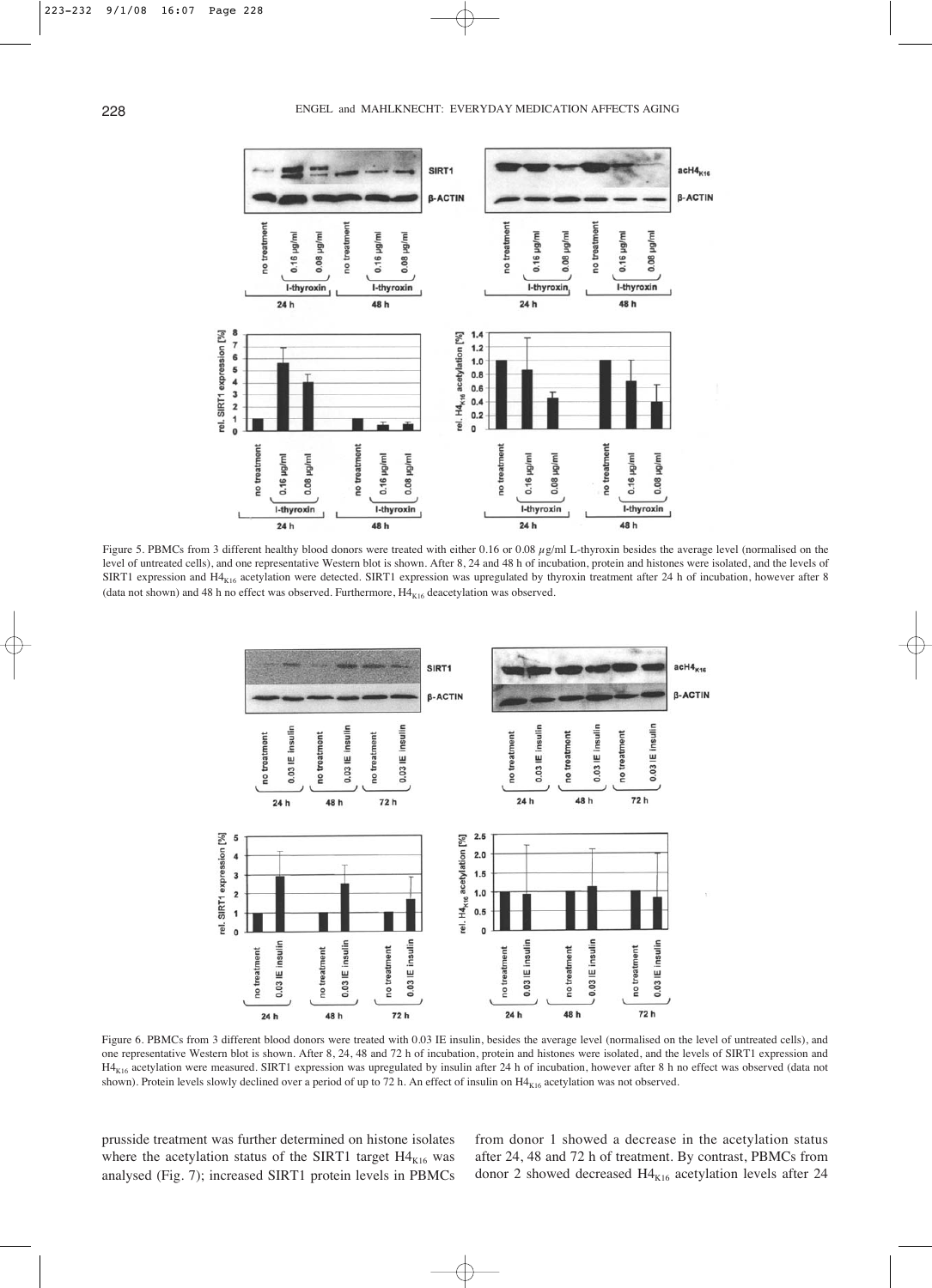

Figure 7. PBMCs from 3 different blood donors were treated with either 12 or 6  $\mu$ g/ml sodium nitroprusside for 8, 24, 48 and 72 h. The results obtained from 2 donors are shown. After 8 h of incubation no effect was observed (data not shown). Calculating the average level seemed to be implausible because of the significant inter-individual variability. It was observed that nitroprusside induced SIRT1 protein expression and activity. However, the point of maximum induction, the level of induction, and the sensitivity for different concentrations of this agent varied significantly among different individuals.



Figure 8. Effect of L-thyroxin, nitroprusside and insulin on SIRT1. L-thyroxin as well as nitroprusside induced SIRT1 expression and SIRT1 activity (measured by increased deacetylation of the SIRT1 target H4<sub>K16</sub>), while incubation with nitroprusside but not with L-thyroxin was able to prolong the lifespan of PBMCs, suggesting that isolated activation of SIRT1 is not sufficient to promote longevity. Insulin treatment also increased SIRT1 expression but did not have an effect on the H4<sub>K16</sub> acetylation status. In light of their influence on activity and/or expression of SIRT1, L-thyroxin, nitroprusside and insulin may have an impact on transcriptional activity of various important genes.

and 72 h of treatment, even though 48 h was needed to induce SIRT1 expression. In conclusion, SIRT1 expression and activity were strongly induced by sodium nitroprusside.

# **Discussion**

The posttranslational modification of histones and non-proteins through reversible acetylation has been recognized to be a potential molecular target in cancer therapy. Class I and II HDAC inhibitors of different chemical origin are increasingly becoming part of established treatment regimens for solid and hematological tumors (38,39). Significant attention is currently being drawn to the contribution of class III HDACs (sirtuins) in tumorigenesis, neurodegeneration, aging and age-related disease (17,40-42). Research efforts of our own and several other groups have been conducted to identify new modulators of sirtuin activity and thus histone and protein acetylation from a panel of agents in everyday clinical practice in order to provide new indications for these agents in areas such as anti-aging and tumor therapy with a tolerable minimum number of side effects (18,29,32,34). Apart from SIRT1 inhibitors such as nicotinamide and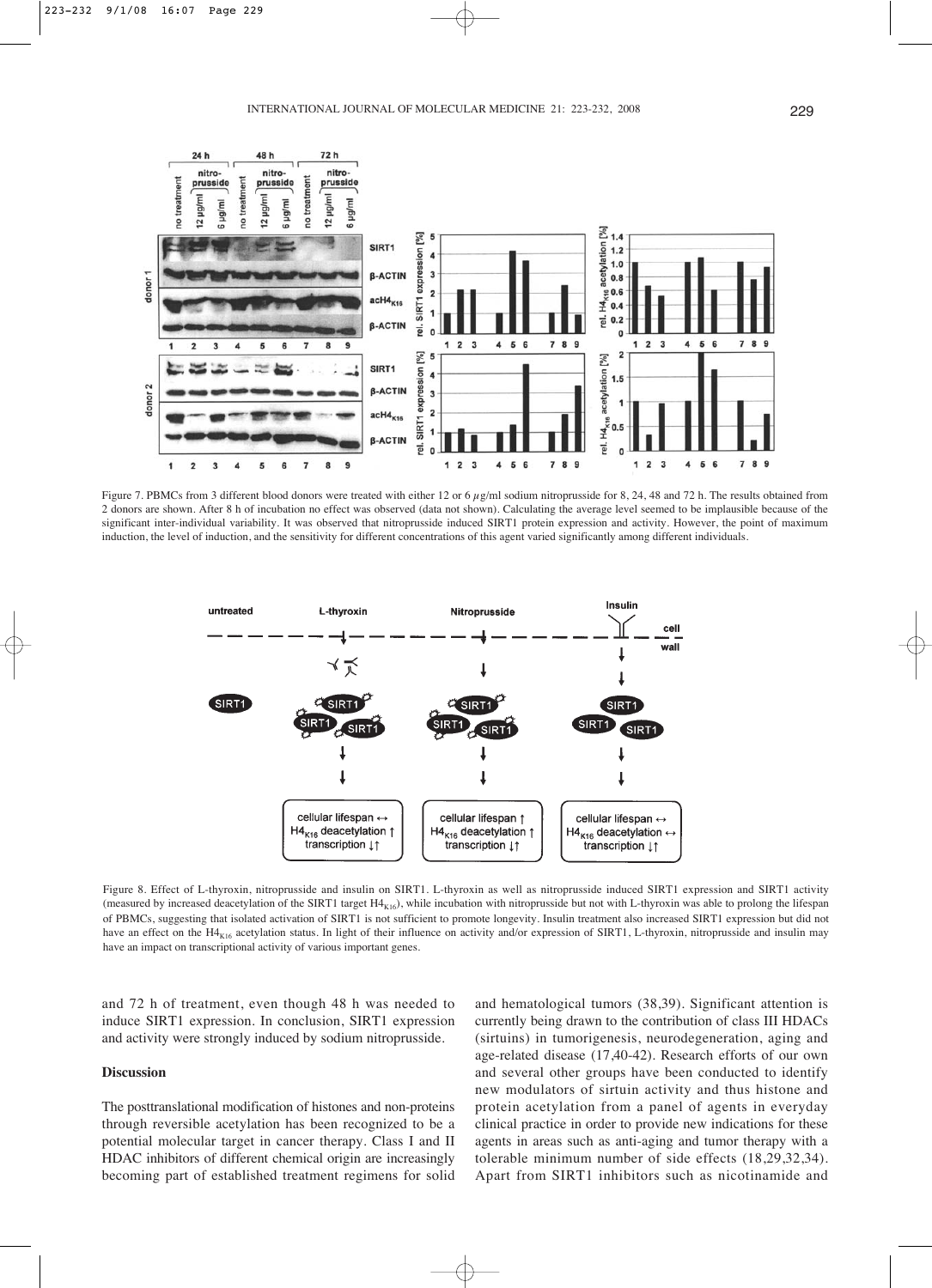cambinol, food and cosmetic additives have also been shown to operate as activators (e.g. resveratrol) or inhibitors (e.g. dihydrocoumarin) of SIRT1 (20,34).

In the study presented herein, we investigated the effect of various clinical agents on cell survival and the expression and activity of the NAD+-dependent histone deacetylase SIRT1. After screening 18 different drugs which are frequently used and which represent an integral part of everyday clinical therapy, we identified L-thyroxin, insulin and sodium nitroprusside to be activators of SIRT1 expression (Fig. 8). Among these, insulin increased SIRT1 expression without any influence on the  $H4_{K16}$  acetylation status, which represents a specific SIRT1 target without affecting cell viability. The absence of  $H4_{K16}$  deacetylation may be caused by various reasons such as a difference in SIRT1 substrate specificity in the context of different cellular circumstances. L-thyroxin functions as a dose-dependent activator on the expression and the activity of SIRT1, while cell survival is unaffected. Depending on the blood donor, sodium nitroprusside was able to upregulate SIRT1 expression and activity. In addition, nitroprusside, which is an NO donor, was able to extend lifespan after 14 days of treatment by at least 20% when compared to the untreated control.

The insulin signaling pathway and SIRT1 are known to be involved in the regulation of aging. Mutations within the insulin/insulin-like-growth-factor (IGF) signaling pathway have been suggested to be accompanied by lifespan extension, increased peripheral insulin sensitivity and stress resistance in yeast, worms, fruit flies and rodents (43-45). Alterations of the insulin/insulin-like-growth-factor signaling pathway have been linked to human aging as well. While decreased IGF levels and genetic aberrations within the IGFreceptor, due to the minimization of general mitogenic stimuli, are associated with reduction of age-related pathologies and old age (46,47), excessive IGF levels have been reported to be associated with abnormal proliferation, metabolic dysfunction and increased incidence of malignant disease (48,49). Our observations of insulin being a potent activator of SIRT1 expression and thus a mediator of proliferation and metabolic dysfunction concur with the findings mentioned above.

L-thyroxin was the second hormone that we identified to have an influence on SIRT1 expression. Unlike insulin, Lthyroxin diffuses through the cell membrane in order to bind to its intranuclear receptor. Intranuclear receptors such as the thyroxin-binding protein play an important role in the physiological regulation of growth and differentiation (50,51). Our results strongly suggest a direct link between SIRT1 and L-thyroxin; SIRT1 expression was induced by Lthyroxin and was accompanied by deacetylation of  $H4_{K16}$ . Notably, SIRT1, itself, which is associated with lifespan extension and longevity in organisms ranging from yeast to rodents (19,41,52) is decreased as aging progresses (8). Thyroid hormones are therefore gaining increasing attention as potential markers of aging (53). It is known that aging is accompanied by altered thyroid function and decreased concentrations of peripheral T3, T4 and TSH levels, while thyroxin signaling is reduced as a consequence of decreased concentrations of intranuclear thyroxin receptors at the same time (54,55). Our results, therefore, imply that thyroxin is part of the physiological aging process that is mediated by SIRT1; reduced concentrations of the thyroxin-binding protein and thus the absence of thyroxin-mediated signaling directly cause a decrease in SIRT1 expression and the propagation of the aging process.

As mentioned above, the NAD+-dependent histone deacetylase SIRT1 is known to extend lifespan (19,41,52). It is, however, noteworthy, that out of the three agents that were identified to induce SIRT1 expression, only sodium nitroprusside was in fact able to prolong the lifespan of PBMCs. These data are consistent with observations published by Michishita *et al* (8) concerning stably overexpressed SIRT1 and other sirtuins in normal human fibroblasts and epithelial cells, which were not associated with any signs of lifespan extension in normal human cells either. Thus the isolated overexpression of SIRT1 may not be sufficient to mediate longevity in normal human cells.

Lifespan extension after treatment with sodium nitroprusside was previously observed by other authors, and mediating mechanisms may at least, in part, be explained by s-nitrosylation and thus caspase inactivation (particularly caspases 1 and 3) (56,57). Antioxidative effects such as neutralization of reactive oxygen species of the NO donor seem implausible after treatment for 14 days and in light of the application of only a small dose of sodium nitroprusside at the beginning of the experiment. Additionally, sodium nitroprusside has a half-life in biological systems ranging between 2 and 3 sec only (58). In support of our findings of NO acting as an inductor of SIRT1, Nisoli and coworkers (59) reported the induction of endothelial NO synthase and increase of SIRT1 expression in various tissues in mice following caloric restriction. Our results confirm and further support previous conclusions suggesting that NO is also a SIRT1-inducing component in human PBMCs thus altering the intracellular acetylation status and consequently transcriptional activity. We conclude that the treatment of human PBMCs with agents frequently used in everyday clinical practice such as L-thyroxin, insulin and sodium nitroprusside, have the capacity to alter expression and activity of the human NAD<sup>+</sup>-dependent histone deacetylase SIRT1, leading to an alteration of the intracellular acetylation status and thus the transcriptional activity of numerous genes that are involved in fundamental regulation processes such as proliferation, differentiation and apoptosis. These modifications may have important consequences in the long-term treatment of patients and may lead towards further elucidation of the pathogenesis of atherosclerosis, carcinogenesis and age-related disease.

#### **Acknowledgements**

This work was supported by grants from the Deutsche José Carreras Leukämie-Stiftung e. V. (DJCLS R 05/11), the Deutsche Forschungsgemeinschaft (DFG, MA 2057/2-4) and the Dietmar Hopp Foundation (Heidelberg) to U.M.

#### **References**

- 1. Turner BM: Histone acetylation and an epigenetic code. Bioessays 22: 836-845, 2000.
- 2. Jenuwein T and Allis CD: Translating the histone code. Science 293: 1074-1080, 2001.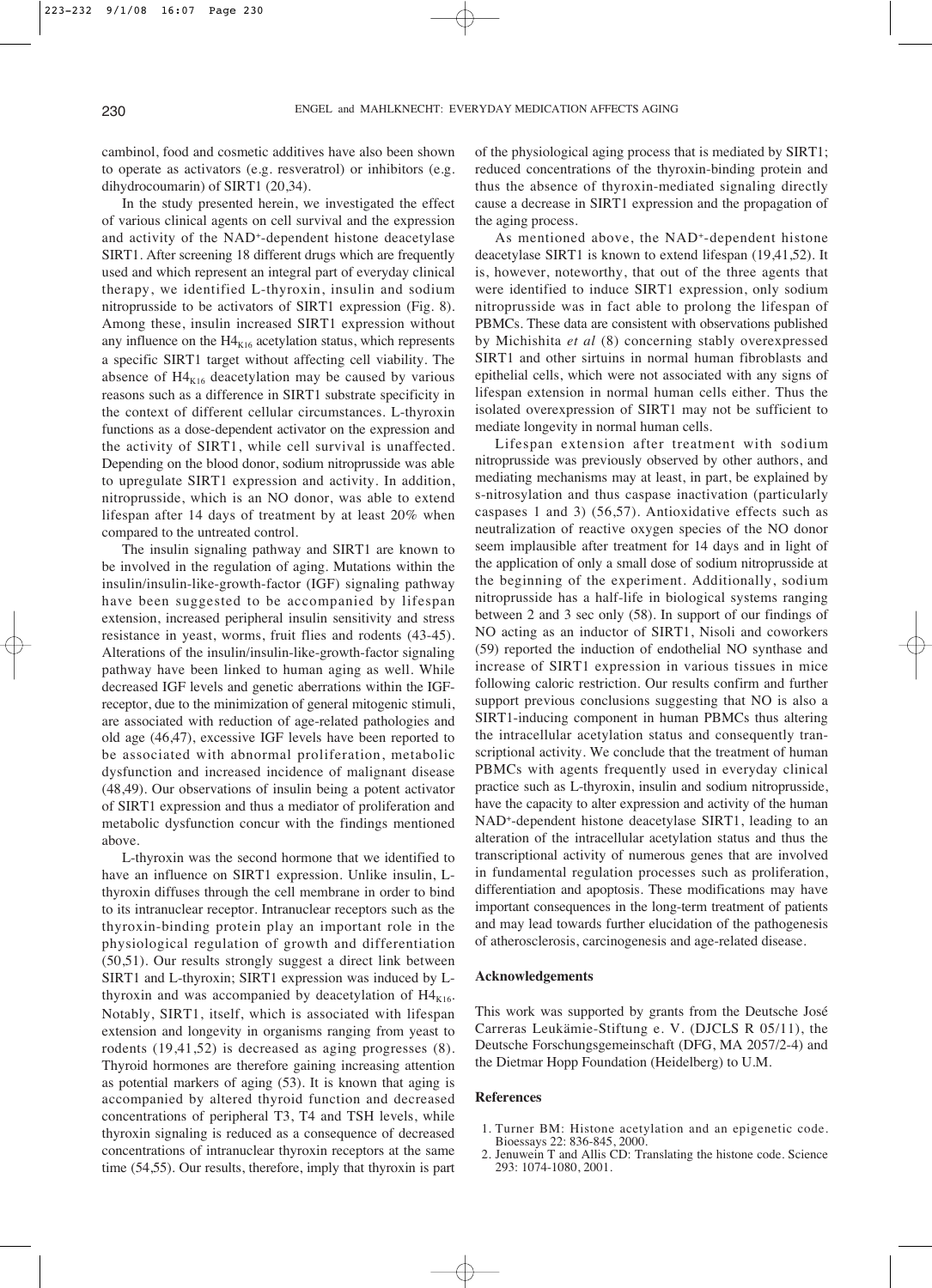- 3. Halkidou K, Gaughan L, Cook S, Leung HY, Neal DE and Robson CN: Upregulation and nuclear recruitment of HDAC1 in hormone refractory prostate cancer. Prostate 59: 177-189, 2004.
- 4. Fenrick R and Hiebert SW: Role of histone deacetylases in acute leukemia. J Cell Biochem Suppl 30-31: 194-202, 1998.
- 5. Voelter-Mahlknecht S and Mahlknecht U: Cloning, chromosomal characterization and mapping of the NAD-dependent histone deacetylases gene sirtuin 1. Int J Mol Med 17: 59-67, 2006.
- 6. de Ruijter AJ, van Gennip AH, Caron HN, Kemp S and van Kuilenburg AB: Histone deacetylases (HDACs): characterization of the classical HDAC family. Biochem J 370: 737-749, 2003.
- 7. Motta MC, Divecha N, Lemieux M, *et al*: Mammalian SIRT1 represses forkhead transcription factors. Cell 116: 551-563, 2004.
- 8. Michishita E, Park JY, Burneskis JM, Barrett JC and Horikawa I: Evolutionarily conserved and nonconserved cellular localizations and functions of human SIRT proteins. Mol Biol Cell 16: 4623-4635, 2005.
- 9. Luo J, Nikolaev AY, Imai S, *et al*: Negative control of p53 by Sir2alpha promotes cell survival under stress. Cell 107: 137-148, 2001.
- 10. Yeung F, Hoberg JE, Ramsey CS, *et al*: Modulation of NFkappaB-dependent transcription and cell survival by the SIRT1 deacetylase. EMBO J 23: 2369-2380, 2004.
- 11. Vaziri H, Dessain SK, Ng Eaton E, *et al*: hSIR2(SIRT1) functions as an NAD-dependent p53 deacetylase. Cell 107: 149-159, 2001.
- 12. Nemoto S, Fergusson MM and Finkel T: SIRT1 functionally interacts with the metabolic regulator and transcriptional coactivator PGC-1{alpha}. J Biol Chem 280: 16456-16460, 2005.
- 13. Vaquero A, Scher M, Lee D, Erdjument-Bromage H, Tempst P and Reinberg D: Human SirT1 interacts with histone H1 and promotes formation of facultative heterochromatin. Mol Cell 16: 93-105, 2004.
- 14. Imai S, Armstrong CM, Kaeberlein M and Guarente L: Transcriptional silencing and longevity protein Sir2 is an NADdependent histone deacetylase. Nature 403: 795-800, 2000.
- 15. Cheng HL, Mostoslavsky R, Saito S, *et al*: Developmental defects and p53 hyperacetylation in Sir2 homolog (SIRT1) deficient mice. Proc Natl Acad Sci USA 100: 10794-10799, 2003.
- 16. McBurney MW, Yang X, Jardine K, *et al*: The mammalian SIR2alpha protein has a role in embryogenesis and gametogenesis. Mol Cell Biol 23: 38-54, 2003.
- 17. Fraga MF, Ballestar E, Villar-Garea A, *et al*: Loss of acetylation at Lys16 and trimethylation at Lys20 of histone H4 is a common hallmark of human cancer. Nat Genet 37: 391-400, 2005.
- 18. Heltweg B, Gatbonton T, Schuler AD, *et al*: Antitumor activity of a small-molecule inhibitor of human silent information regulator 2 enzymes. Cancer Res 66: 4368-4377, 2006.
- 19. Kaeberlein M, McVey M and Guarente L: The SIR2/3/4 complex and SIR2 alone promote longevity in *Saccharomyces cerevisiae* by two different mechanisms. Genes Dev 13: 2570-2580, 1999.
- 20. Olaharski AJ, Rine J, Marshall BL, *et al*: The flavoring agent dihydrocoumarin reverses epigenetic silencing and inhibits sirtuin deacetylases. PLoS Genet 1: e77, 2005.
- 21. Guarente L: Sir2 links chromatin silencing, metabolism, and aging. Genes Dev 14: 1021-1026, 2000.
- 22. Guarente L and Kenyon C: Genetic pathways that regulate ageing in model organisms. Nature 408: 255-262, 2000.
- 23. Langley E, Pearson M, Faretta M, *et al*: Human SIR2 deacetylates p53 and antagonizes PML/p53-induced cellular senescence. EMBO J 21: 2383-2396, 2002.
- 24. Brunet A, Sweeney LB, Sturgill JF, *et al*: Stress-dependent regulation of FOXO transcription factors by the SIRT1 deacetylase. Science 303: 2011-2015, 2004.
- 25. Giannakou ME and Partridge L: The interaction between FOXO and SIRT1: tipping the balance towards survival. Trends Cell Biol 14: 408-412, 2004.
- 26. Picard F, Kurtev M, Chung N, *et al*: Sirt1 promotes fat mobilization in white adipocytes by repressing PPAR-gamma. Nature 429: 771-776, 2004.
- 27. Pruitt K, Zinn RL, Ohm JE, *et al*: Inhibition of SIRT1 reactivates silenced cancer genes without loss of promoter DNA hypermethylation. PLoS Genet 2: e40, 2006.
- 28. Avalos JL, Bever KM and Wolberger C: Mechanism of sirtuin inhibition by nicotinamide: altering the NAD(+) cosubstrate specificity of a Sir2 enzyme. Mol Cell 17: 855-868, 2005.
- 29. Bedalov A, Gatbonton T, Irvine WP, Gottschling DE and Simon JA: Identification of a small molecule inhibitor of Sir2p. Proc Natl Acad Sci USA 98: 15113-15118, 2001.
- 30. Bitterman KJ, Anderson RM, Cohen HY, Latorre-Esteves M and Sinclair DA: Inhibition of silencing and accelerated aging by nicotinamide, a putative negative regulator of yeast sir2 and human SIRT1. J Biol Chem 277: 45099-45107, 2002.
- 31. Napper AD, Hixon J, McDonagh T, *et al*: Discovery of indoles as potent and selective inhibitors of the deacetylase SIRT1. J Med Chem 48: 8045-8054, 2005.
- 32. Grozinger CM, Chao ED, Blackwell HE, Moazed D and Schreiber SL: Identification of a class of small molecule inhibitors of the sirtuin family of NAD-dependent deacetylases by phenotypic screening. J Biol Chem 276: 38837-38843, 2001.
- 33. Posakony J, Hirao M, Stevens S, Simon JA and Bedalov A: Inhibitors of Sir2: evaluation of splitomicin analogues. J Med Chem 47: 2635-2644, 2004.
- 34. Howitz KT, Bitterman KJ, Cohen HY, *et al*: Small molecule activators of sirtuins extend *Saccharomyces cerevisiae* lifespan. Nature 425: 191-196, 2003.
- 35. Jang M, Cai L, Udeani GO, *et al*: Cancer chemopreventive activity of resveratrol, a natural product derived from grapes. Science 275: 218-220, 1997.
- 36. Middleton E Jr, Kandaswami C and Theoharides TC: The effects of plant flavonoids on mammalian cells: implications for inflammation, heart disease, and cancer. Pharmacol Rev 52: 673-751, 2000.
- 37. Ferguson LR: Role of plant polyphenols in genomic stability. Mutat Res 475: 89-111, 2001.
- 38. Mahlknecht U and Hoelzer D: Histone acetylation modifiers in the pathogenesis of malignant disease. Mol Med 6: 623-644, 2000.
- 39. Mei S, Ho AD and Mahlknecht U: Role of histone deacetylase inhibitors in the treatment of cancer (Review). Int J Oncol 25: 1509-1519, 2004.
- 40. Araki T, Sasaki Y and Milbrandt J: Increased nuclear NAD biosynthesis and SIRT1 activation prevent axonal degeneration. Science 305: 1010-1013, 2004.
- 41. Cohen HY, Miller C, Bitterman KJ, *et al*: Calorie restriction promotes mammalian cell survival by inducing the SIRT1 deacetylase. Science 305: 390-392, 2004.
- 42. Bordone L, Motta MC, Picard F, *et al*: Sirt1 regulates insulin secretion by repressing UCP2 in pancreatic beta cells. PLoS Biol 4: e31, 2006.
- 43. Gems D and Partridge L: Insulin/IGF signalling and ageing: seeing the bigger picture. Curr Opin Genet Dev 11: 287-292, 2001.
- 44. Bartke A, Chandrashekar V, Dominici F, *et al*: Insulin-like growth factor 1 (IGF-1) and aging: controversies and new insights. Biogerontology 4: 1-8, 2003.
- 45. Al-Regaiey KA, Masternak MM, Bonkowski M, Sun L and Bartke A: Long-lived growth hormone receptor knockout mice: interaction of reduced insulin-like growth factor i/insulin signaling and caloric restriction. Endocrinology 146: 851-860, 2005.
- 46. Bonafe M, Barbieri M, Marchegiani F, *et al*: Polymorphic variants of insulin-like growth factor I (IGF-I) receptor and phosphoinositide 3-kinase genes affect IGF-I plasma levels and human longevity: cues for an evolutionarily conserved mechanism of life span control. J Clin Endocrinol Metab 88: 3299-3304, 2003.
- 47. Paolisso G, Gambardella A, Ammendola S, *et al*: Glucose tolerance and insulin action in healthy centenarians. Am J Physiol 270: E890-E894, 1996.
- 48. Kaiser U, Schardt C, Brandscheidt D, Wollmer E and Havemann K: Expression of insulin-like growth factor receptors I and II in normal human lung and in lung cancer. J Cancer Res Clin Oncol 119: 665-668, 1993.
- 49. Wang YZ and Wong YC: Sex hormone-induced prostatic carcinogenesis in the noble rat: the role of insulin-like growth factor-I (IGF-I) and vascular endothelial growth factor (VEGF) in the development of prostate cancer. Prostate 35: 165-177, 1998.
- 50. Beato M, Herrlich P and Schutz G: Steroid hormone receptors: many actors in search of a plot. Cell 83: 851-857, 1995.
- 51. Mangelsdorf DJ, Thummel C, Beato M, *et al*: The nuclear receptor superfamily: the second decade. Cell 83: 835-839, 1995.
- 52. Rogina B, Helfand SL and Frankel S: Longevity regulation by *Drosophila* Rpd3 deacetylase and caloric restriction. Science 298: 1745, 2002.